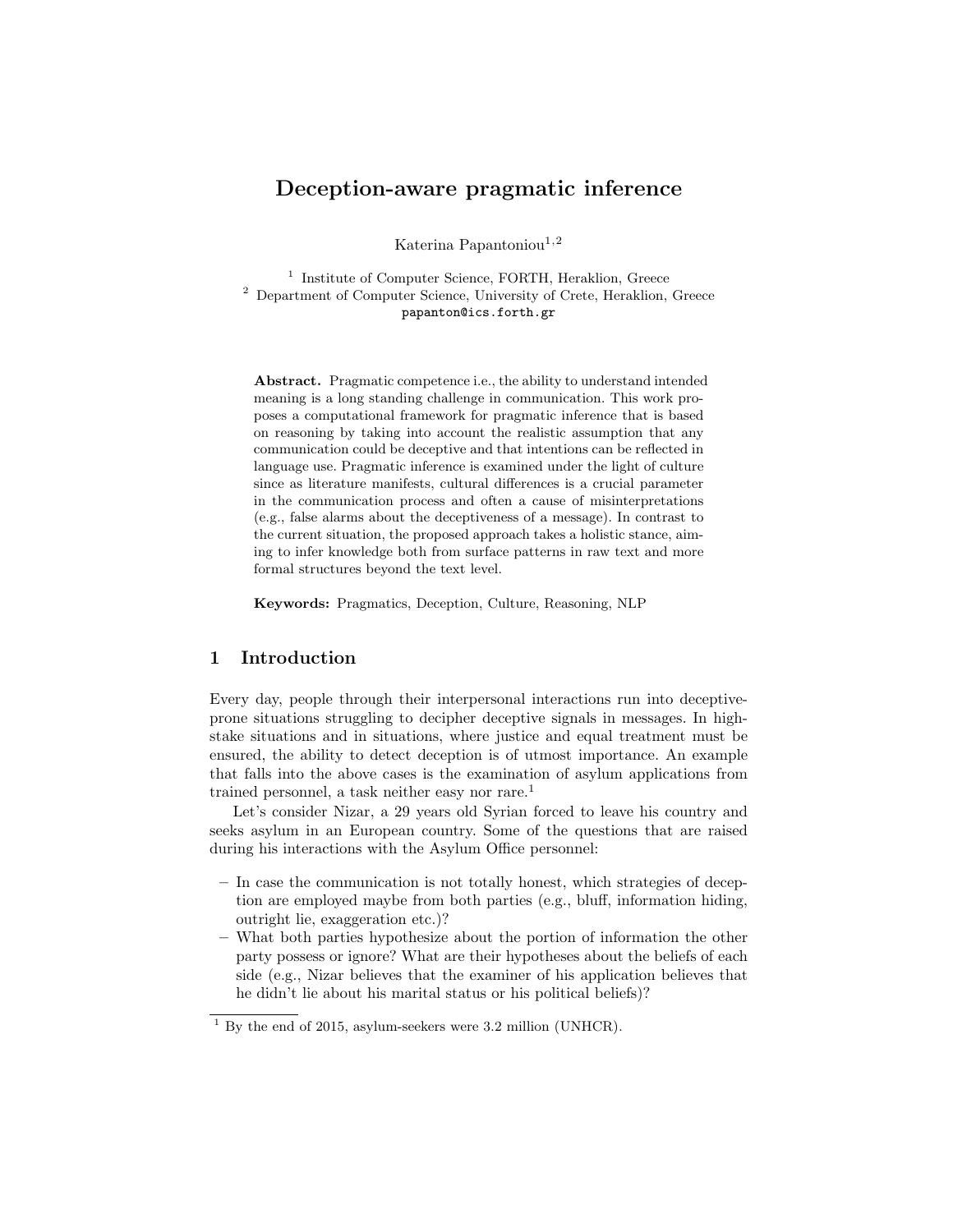- How the train of thought will change/revise when a deceptive effort come to light? How the beliefs of both parties revised?
- Does the different culture affect deceptive signals and may this condition cause misconceptions?

In the above context, the participants whoever role they hold must be extremely skilled at mind-reading in order to interpret implicit or seemingly uncorrelated information and to reason about unexpressed beliefs and intentions. The problem is further exacerbated by the different cultural and cognitive background of the involved actors (Nizar and the Asylum office personnel).

The proposed work is motivated by such situations and aims to research deception, by concentrating on a more holistic angle compared to existing literature. We aim at providing a computational framework that will gain advantage from deception detection techniques over a text message in order to enhance and inform complex reasoning tasks (e.g., given that a message of A is deceptive, A hides something else, what points an agent chooses to undermine or stress). We believe that by combining deception detection techniques with reasoning approaches over the communicated content we can achieve a deeper understanding of a message and to infer information that is implied or is hidden. Next, we briefly discuss the three basic axes we decided to rely on namely deception, text and culture.

Deception is omnipresent in every facet of human life [6], for example in fake news, forged reviews, cheaters in exams, white lies, self-deception, concealment of truth for our beloved ones or in order to save face. Despite this pervasiveness of deception, humans are notoriously bad at distinguishing between lies and truth [3]. In experimental studies of detecting deception, accuracy is typically only slightly better than chance [3], even among trained people such as investigators or customs inspectors. So, it is evident the necessity for the development of reliable and ideally proactive and real-time deception detection approaches that can protect individuals and the common weal.

The input to our deception detection algorithms will be simple textual data. This approach has recently gained momentum in the field of deception detection. A combination of factors seem to lead in this turn namely the advances in fields of Natural Language Processing (NLP) and Computational Linguistics, the enormous production of textual data, the seminal work of Vrij [20] and pure need as in many cases text is the only available source or more affordable and less intrusive (e.g., MRI). Last but not least, we prioritize the use of text since it allows us to gain insight over realistic situations.

We place great emphasis on examining deception taking into account the cultural characteristic of the potential liar. As studies show, people of other ethnic group when try to detect deception perform even worse than judging people of their own ethnic group [7]. For example, in a cross-cultural interrogation setting, that the norms of the person under investigation is different from the norms of the investigator, false signals may arise that impede the interrogation process and reduce the investigator's confidence. The importance of culture is recognized by many law enforcement authorities such as the U.K Home Office that list cul-

2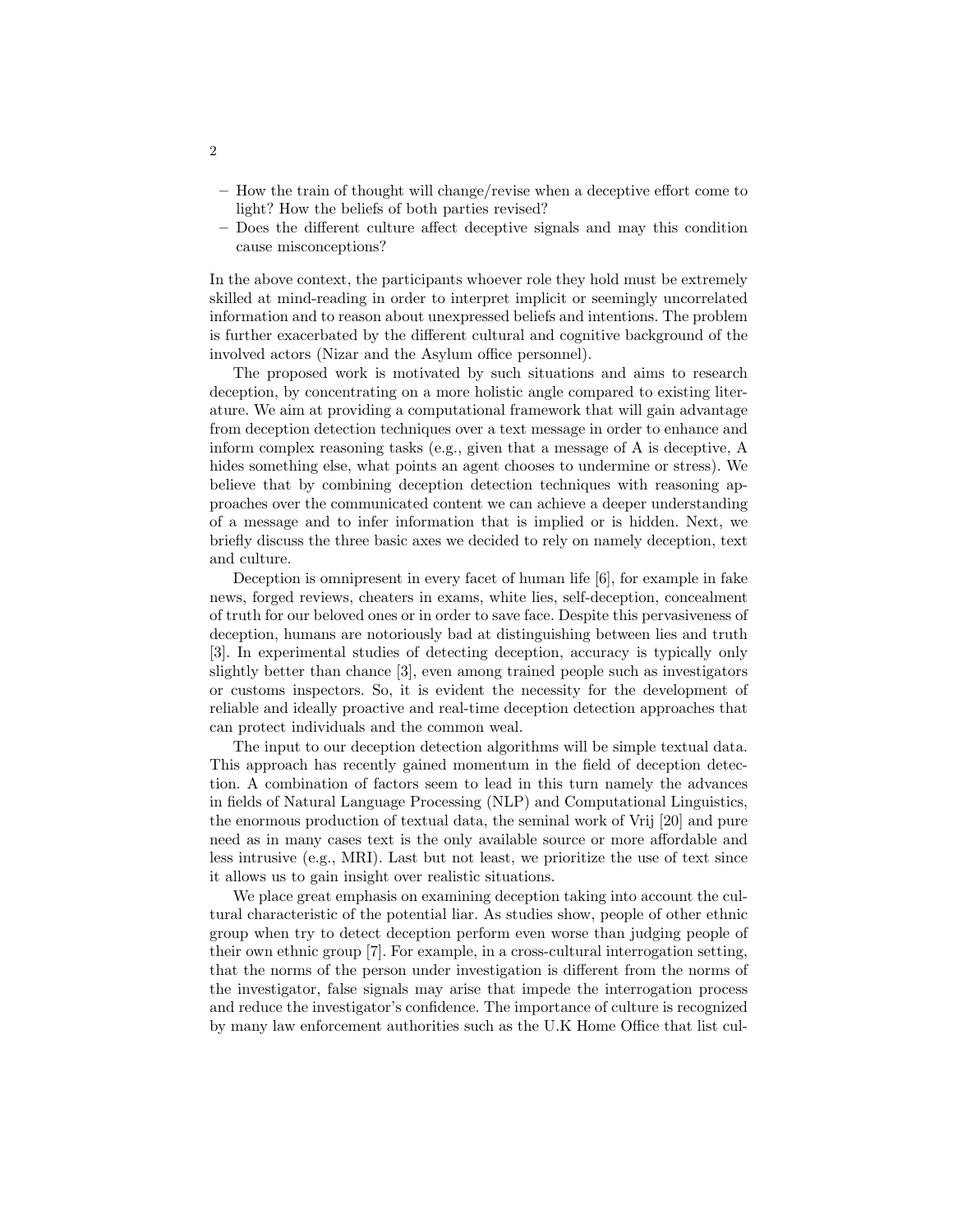tural differences and cultural awareness as one of the key issues in investigator training and development [7]. It is indicative that often officers are specialized in different world regions or countries and cases assigned to them accordingly [9]. From a different perspective, the consideration of culture in statistical NLP models can contribute as a form of debiasing, which is currently a vivid research thread [13].

The starting point of this work is that deception indicators are critical to be extracted not only from surface patterns in textual data (e.g., news articles, dialogues, reports etc) but also by taking advantage of the overall context that can reveal the intention behind a deception effort and implied information. This requires the formal (abstract) representation of the communication content and subsequently the application of the appropriate forms of reasoning.

## 2 State-of-the-art

The passage from unrestricted free form text to a formalization that will enable complex reasoning process is a genuine arduous project. A lot of endeavours for the representation of semantics and pragmatics to logical forms have been presented in the literature. A comprehensive overview of this efforts such as LFG (Lexical functional Grammar), HPSG (Head-driven phrase structure grammar) and DRT (Discourse Representation Theory) is provided in [5] and [17]. The current state-of-the art in transforming dependency structures to logical forms succeeds in representing underlying predicate-argument structures, in an almost language-independent manner [17]. This work will be the basis for our transition to logical forms.

As far as the deception representation and reasoning is concerned a recent and very close to our goals work is that of Licato [14] that attempts to model the complex reasoning and deceptive planning used in an episode of the popular TV series "Breaking Bad". The author extend Cognitive Event Calculus to represent knowledge that involves nested beliefs, desires and intentions. For the representation of plans actions schemas were used, while for nested beliefs and all the alternative possibilities in a plan, he used non-monotonic reasoning and specifically *default reasoning*. In [4] the authors propose a model of belief and intention change over the course of a dialogue in which the decisions taken during the dialogue affect the possibly conflicting goals of the agents involved. They used Situation Calculus to model the evolution of the world and an observation model to analyze the evolution of intentions and beliefs. Their formalization is illustrated within the game of Werewolf, a party game that is frequently is used as use case in deceptive studies. A complete but mainly theoretical formal account of dishonesty is presented in [18]. The authors introduce a propositional multi-modal logic that can represent an agent's belief and intention as well as communication between agents. They handle different categories of dishonesty namely lies, bullshit, withholding information and half-truths.

In the context of culture modelling an important contribution is offered in [19]. The CARA architecture (Cognitive Architecture for Reasoning about Ad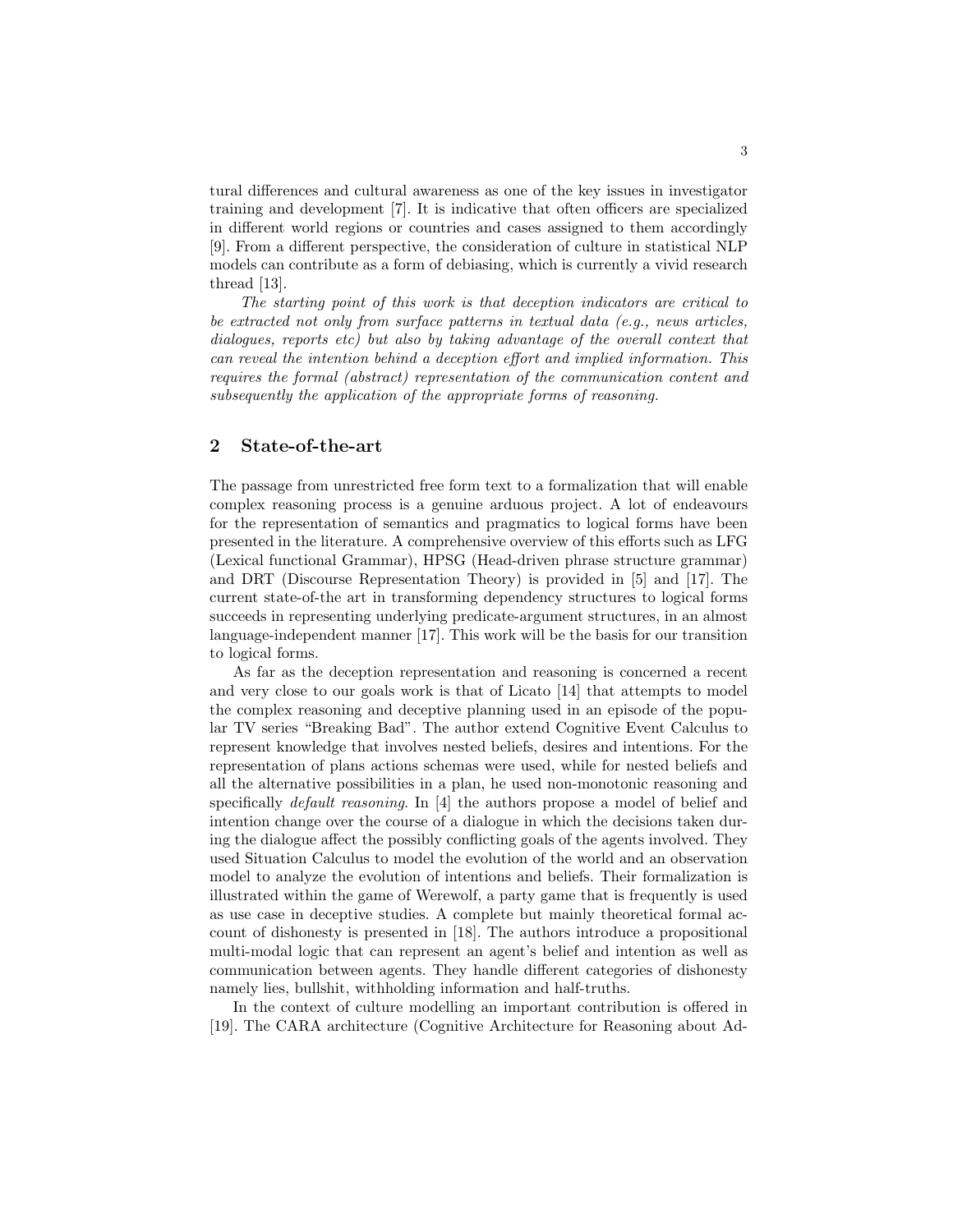versaries) supports methods to gather data about different cultural groups and learn the intensity of those groups' opinions on various topics. The aspect of culture is modelled through rules taking advantage of knowledge extracted from the Web [1] and from prior theoretical studies. Rules are also used in [12] to model culture for a trade agents scenario. They model culture based on one of the five dimensions of culture according to Hofstede: individualism versus collectivism.

## 3 Proposed Approach

In an abstract level the the proposed approach constitutes of two processes (Figure 1). The first one is responsible to decide about the overall deceptiveness of a textual message and the extraction of fine-grained information such as type of deception based mainly on NLP approaches. This task feeds the pragmatics inference task that realizes the modelling of complex situations where reasoning beyond the text level is needed to understand hidden intentions and beliefs as those reflected in the introductory example. As Figure 1 depicts, culture is a modular parameter for both tasks, thus our approach can be applied also in contexts where culture is not so critical.



Fig. 1. A high level overview of the proposed approach

### 3.1 Deception Detection

Deception detection from a computational linguistics viewpoint focuses on linguistics differences between deception and truth-telling. A lot of theories back up this approach (psychoanalytic approach of Freud, Lexical Hypothesis) and in this respect a long list of lexical features almost for any level level of lexical analysis (e.g., morphology, syntax, discourse, psycholinguistics) has been examined. Since this research goal is out of the focus of this paper we briefly mention the directions that we will base our efforts upon:

### Cross-linguistic and cross-culture deception detection

A reasonable argument that has already started to be explored [15] is if the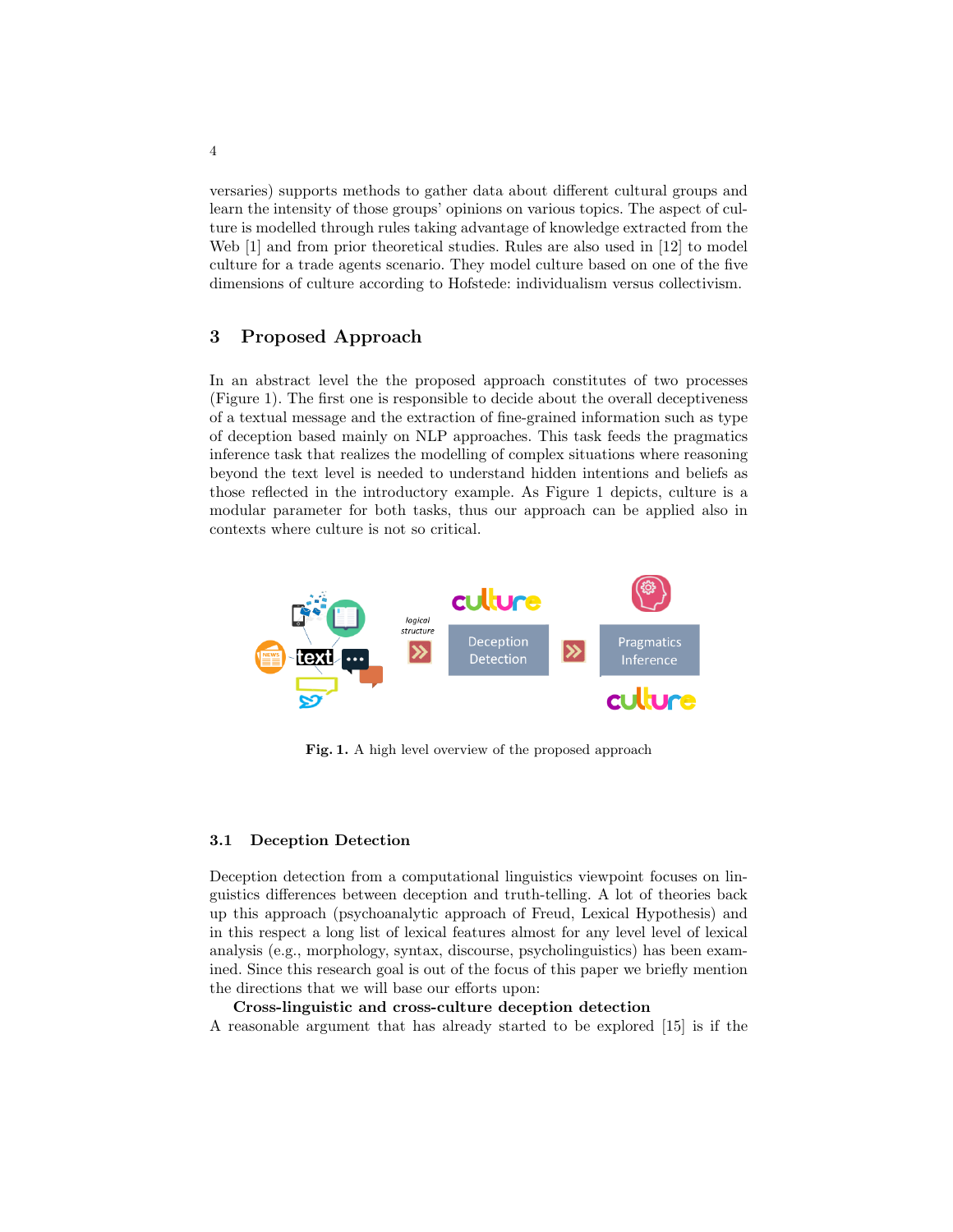world's languages differences affect deception linguistic cues.<sup>2</sup> Drawing on prior research on psychology and sociology we want to examine in a larger scale indications about the existence of discriminating cues that are universally applicable across cultures. Equally important and under investigation is to understand the differences between cultures that are reflected in language use and maybe lead to misconceptions. For example, anxiety and awkwardness because of communication obstacles or politeness as an inherent characteristic in some cultures.

#### Deception types

A large body of the deception literature has been devoted to the typology of deception and to the identification of subtle differences between types of deception [16] [10] (e.g., distraction, concealments, white lies etc.). As very little work has been done [2] towards the discrimination between deception strategies from text data, we concentrate our efforts in this direction.

As far as the input data availability is concerned the vivid interest for deception detection has lead to the creation of a considerable number of publicly available textual datasets from diverse domains (e.g., news, reviews, court data). We plan to base our work is such datasets and perhaps to expand this pool of data with datasets for the Greek language.

### 3.2 Pragmatics Inference

The first step in this task is the structured representation of the communicated content. We anticipate to formalize natural language just to the extent that it allows us to transfer certain information to a formal context taking advantage of the recent advances in this direction [17]. Since none of the available modal logics we reviewed is able to fully cover our requirements [18], we plan to introduce a new modal logic that builds upon the first-order Event Calculus (EC). EC has become almost the natural choice for the modelling of natural language narratives since to some extent it can capture natural language semantics. In addition, the reformulation of EC in terms stable model semantics that can be computed by Answer Set Programming (ASP) solvers make EC a robust choice.

In our case, a critical requirement is nonmonotonicity due to dynamic changes in belief, intentions and knowledge. For instance, the presence of a deceptive message maybe lead to the revision of the existing knowledge or the creation of alternative paths that due to explosion in the quantity of knowledge must be handled. The parameter of time is another important requirement since the sequence of facts cannot be ignored.

As we have already argued, in an inter-cultural setting, the cultural gap may play a decisive role in communication since often it could be the cause of misconceptions and misunderstandings. In this respect, we must be able to incorporate knowledge about culture. This culture-driven knowledge can take two forms: a. the form of context-dependent knowledge about values, norms, relations, opinions, stance towards life (e.g., perceptions about family bonds) and b. linguistic

<sup>&</sup>lt;sup>2</sup> The relationship between language and culture is supported by several theories among them the Sapir-Wholf hypothesis that language influences cognition.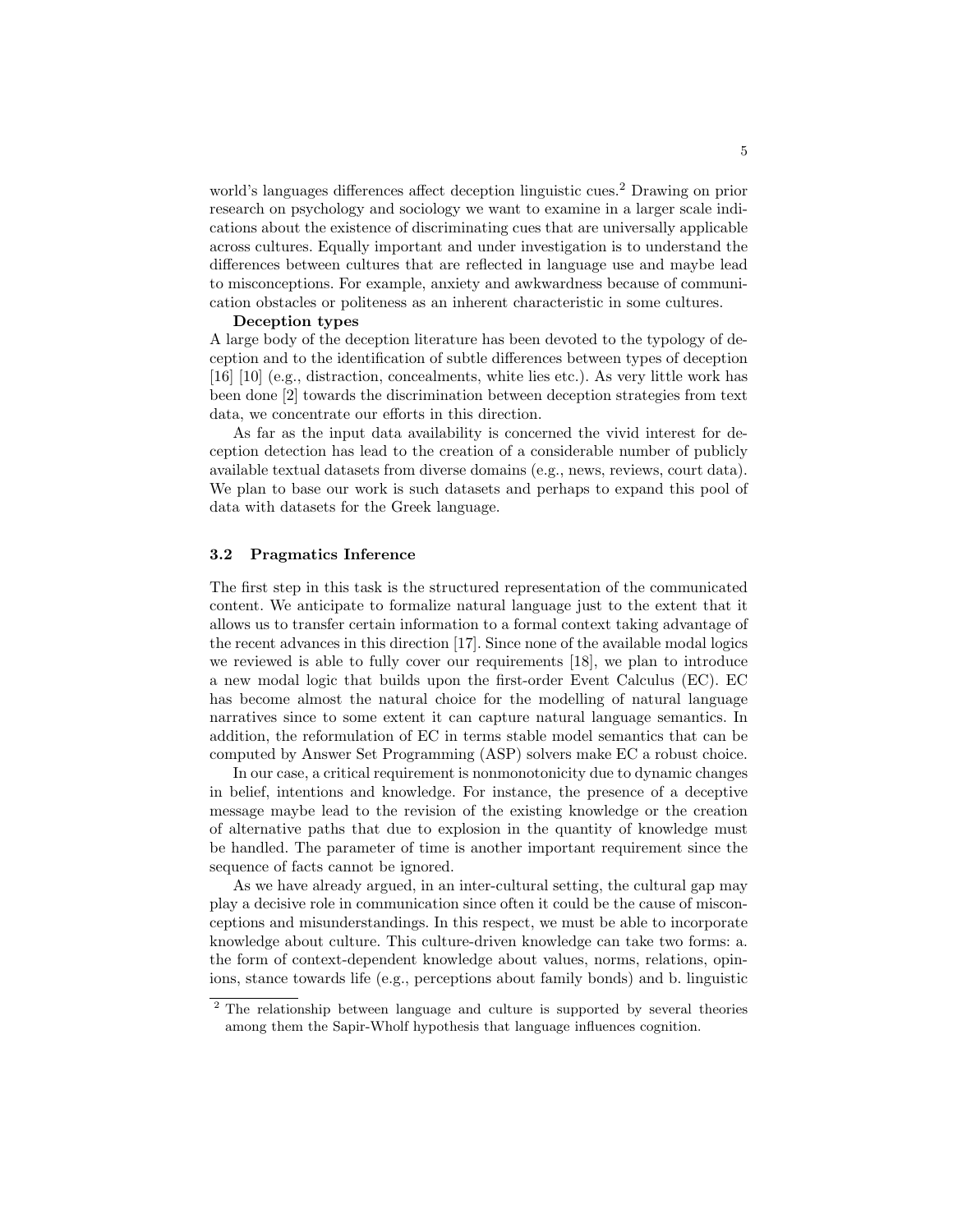expression of cultural differences (e.g., some cultures are engaged to small talk while others are more tolerant to persuasion). The theoretical support is provided by the research for cross-cultural deception detection [8], the differences between high and low context cultures [8] and the cultural dimensions as reflected in the work of Hofstede [11]. From an implementation perspective the obvious choice is the modelling through rules however the challenge is the validation of these rules perhaps by using external sources as validation mechanism in order to avoid the modelling of stereotypical and prejudged knowledge.

The nature of the examined problem guide us to forms of reasoning that make inferences beyond the scope of the premises as well as the ability to backtrack. For that reason, we plan to define a new form of reasoning that can be placed under the umbrella of Ampliative and Defeasible Reasoning. In addition, we must also take into account the differences in reasoning that emerge from culture (e.g., since a culture expressed in a particular way what conclusion could be inferred). Lastly, returning to the initial discussion about mind-reading a challenge is to incorporate aspects of Counterfactual Reasoning as a way to examine the viewpoint of the "Other" and avoid problems like confirmation bias. Table 1 provides a sketch of the key requirements that must be fulfilled in respect of representation and reasoning.

| Representation                |                                                                                 |                                                                      |  |  |
|-------------------------------|---------------------------------------------------------------------------------|----------------------------------------------------------------------|--|--|
| Type                          |                                                                                 | Nested Example                                                       |  |  |
| Time                          |                                                                                 | Events in a course of a dialogue, time sequence in a                 |  |  |
|                               |                                                                                 | narrative                                                            |  |  |
| Extensional                   |                                                                                 | All Europeans citizens are individualists                            |  |  |
| Intensional                   |                                                                                 | Nizar believes that the examiner of his application                  |  |  |
|                               |                                                                                 | believes that the well-being of his family is a priority             |  |  |
|                               |                                                                                 | for him                                                              |  |  |
| Ignorance                     | $\checkmark$                                                                    | Investigator ignores that                                            |  |  |
| Deception                     |                                                                                 | Investigator hides from Nizar that he holds informa-                 |  |  |
| Strategies                    |                                                                                 | tion about his past, Nizar lied about his involvement                |  |  |
|                               |                                                                                 | in the civil war of this country, Officer bluffs about               |  |  |
| Reasoning                     |                                                                                 |                                                                      |  |  |
| <b>Type</b>                   | Example                                                                         |                                                                      |  |  |
| Defeasible                    | If Nizar lied for his economical status, he previously also lied                |                                                                      |  |  |
| Ampliative                    | Nizar does not disclose information about his war experiences. I                |                                                                      |  |  |
|                               |                                                                                 | can conclude that maybe suffers for post-traumatic stress disorder   |  |  |
|                               | Counterfactual Examine the case when a lie was not a lie but the result of con- |                                                                      |  |  |
|                               | firmation bias                                                                  |                                                                      |  |  |
| $\overline{\text{C}}$ ultural |                                                                                 | Nizar as collectivist, values high the institution of family, so the |  |  |
|                               |                                                                                 | white lie in relation to some family members was indeed an effort    |  |  |
|                               | to protect them                                                                 |                                                                      |  |  |

|  | Table 1: Requirements analysis |  |
|--|--------------------------------|--|
|  |                                |  |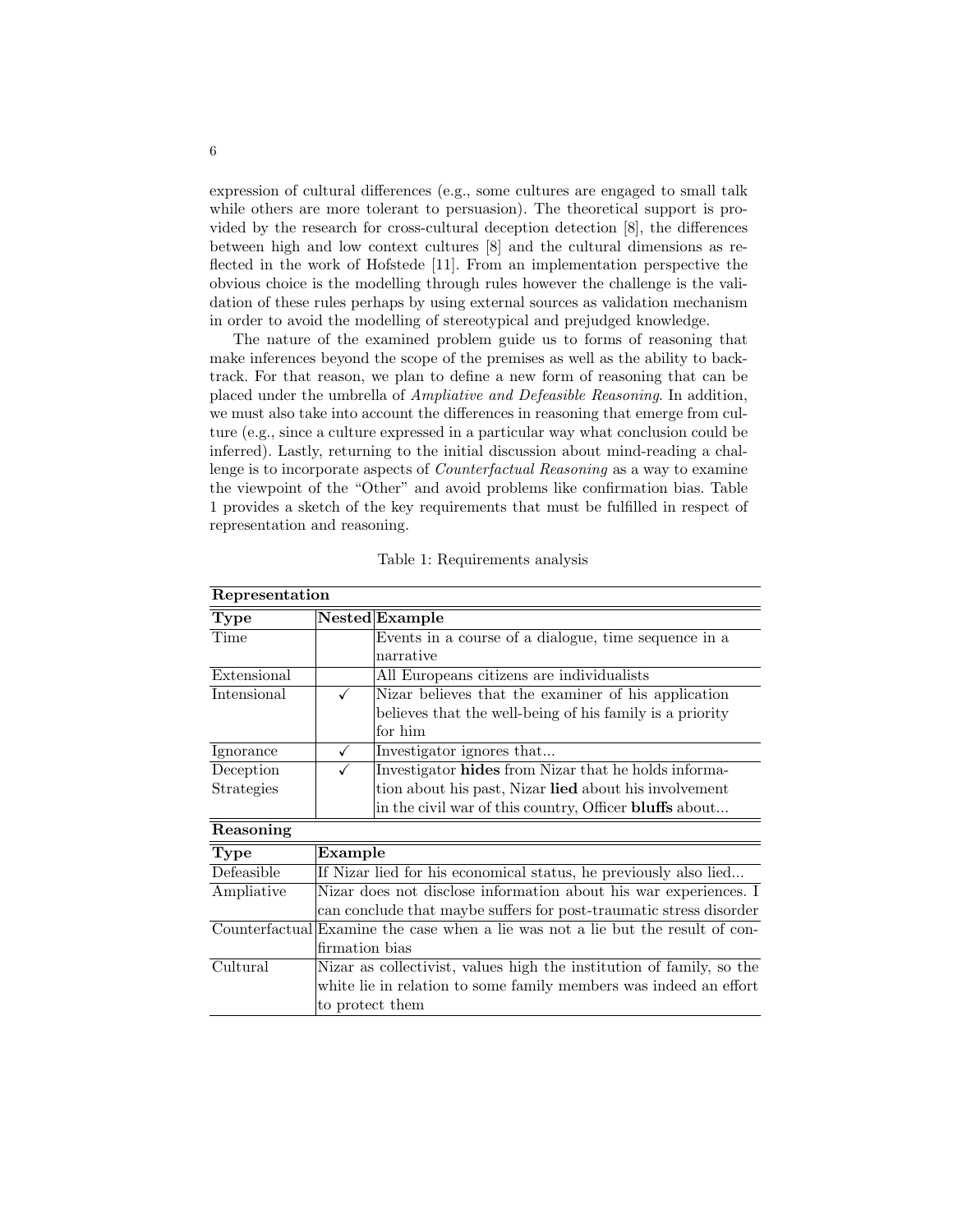## 4 Conclusions & Future Steps

In this paper, we present our proposal for a deceptive-aware computational framework for pragmatics inference. We aim at a closer collaboration between Knowledge Representation and Reasoning with NLP in order to offer a deeper understanding of the communicated content. We prioritize the influence of culture since, as literature emphatically manifests, it is a crucial parameter and a constant source of misconceptions. Our prospective goal is two-fold, from one side to offer more realistic deceptive aware multi-agent environments that require complex forms of reasoning and from the other side to contribute to Computational Pragmatics by based on formal logic for the pragmatic interpretation.

Our immediate steps is to complete our requirements analysis for the deceptiveaware modal logic while in parallel we work on towards the deception detection from text task.

## Acknowledgements

This work is funded by the Institute of Computer Science (ICS) of the Foundation for Research and Technology - Hellas (FORTH) and is conducted under the supervision of Prof. Dimitrios Plexousakis and in cooperation with Dr. Giorgos Flouris, Dr. Theodoros Patkos and Prof. Ion Androutsopoulos.

## References

- 1. Massimiliano Albanese and VS Subrahmanian. T-rex: A domain-independent system for automated cultural information extraction. In Proceedings of the First International Conference on Computational Cultural Dynamics (ICCCD 2007), 2007.
- 2. Darren Scott Appling, Erica J. Briscoe, and Clayton J. Hutto. Discriminative models for predicting deception strategies. In Proceedings of the 24th International Conference on World Wide Web, WWW '15 Companion, pages 947–952, New York, NY, USA, 2015. ACM.
- 3. Bella M DePaulo, Julie I Stone, and G Daniel Lassiter. Deceiving and detecting deceit. The self and social life, 323, 1985.
- 4. Codruta Liliana Gˆırlea, Eyal Amir, and Roxana Girju. Tracking beliefs and intentions in the werewolf game. In Principles of Knowledge Representation and Reasoning: Proceedings of the Fourteenth International Conference, KR 2014, Vienna, Austria, July 20-24, 2014, 2014.
- 5. Naveen Sundar Govindarajulu, Selmer Bringsjord, and John Licato. On deep computational formalization of natural language. In Proceedings of the Workshop:Formalizing Mechanisms for Artificial General Intelligence and Cognition(Formal MAGiC) at Artificial General Intelligence, 2013.
- 6. PA Granhag, LA Strömwall, and (Eds). The detection of deception in forensic contexts. Cambridge University Press, 2004.
- 7. Pär A. Granhag, Aldert Vrij, and Bruno Verschuere. Detecting Deception: Current Challenges and Cognitive Approaches (Wiley Series in Psychology of Crime, Policing and Law). Wiley-Blackwell, 1 edition, October 2014.